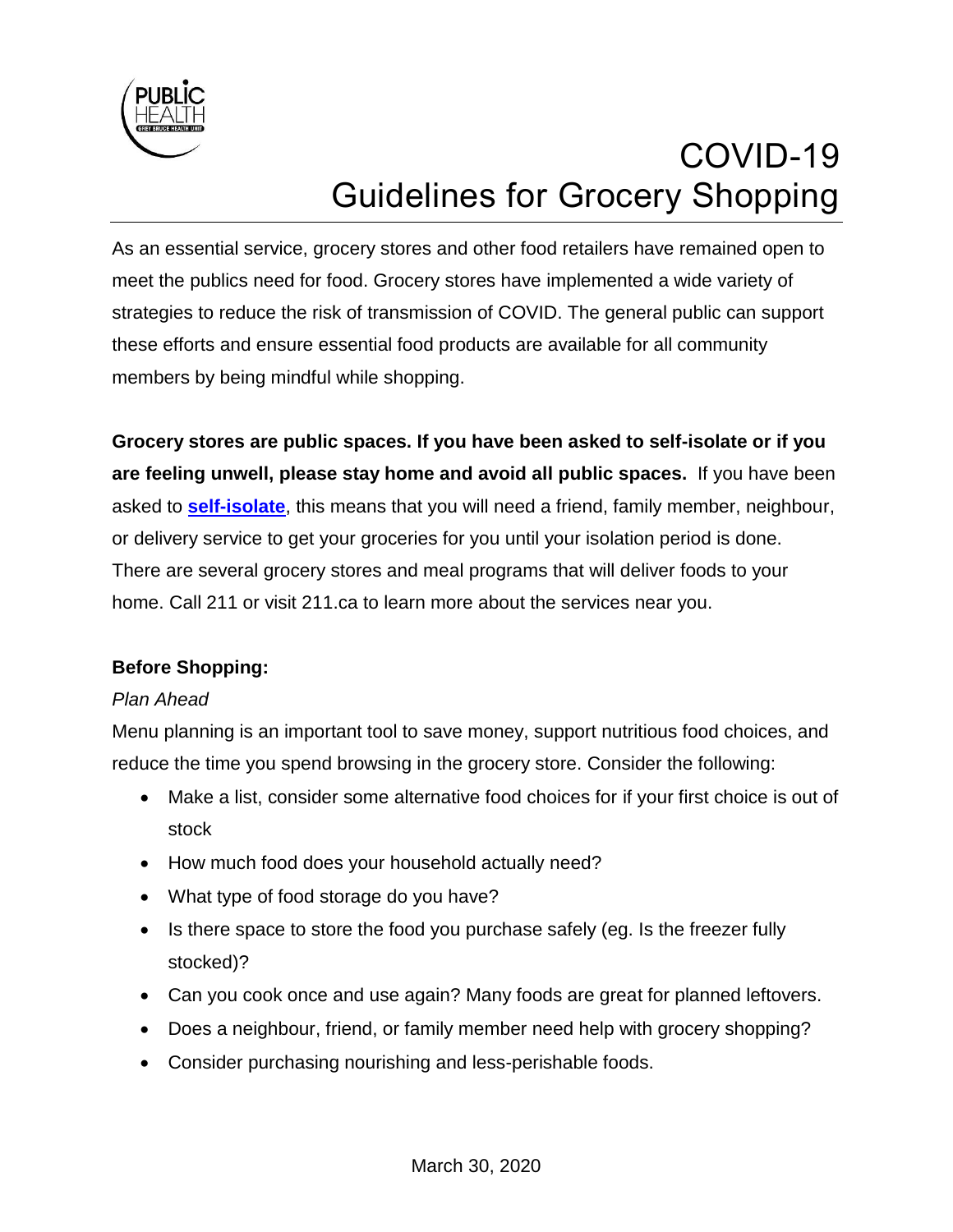## *Cleaning and Disinfection*

- Remember to wash your hands before and after grocery shopping and bring hand sanitizer with 70% alcohol if you have it.
- If you choose to bring reusable bags, wash all bags between each use.

# **At the Grocery Store**

## *Avoid Overstocking*

Canada's food system is robust and there is no indication of food shortages. There is no need to panic and rush to purchase and stockpile supplies, doing so may lead to temporary stock challenges for grocers and a lack of food needed by others.

# *Physical Distancing*

- Reducing the amount of time we are in public spaces and in crowds is key to physical distancing.
	- o Stick to your list to reduce your time browsing.
	- $\circ$  Try to buy at least a week's worth of food and supplies instead of making multiple trips to prevent having to go out in public more often.
- Many stores are offering pick up or delivery services. Be mindful that these may require planning ahead as demand for these services have increased.
- Go shopping during non-peak times. If your schedule allows for it, shopping during off-peak times gives greater distance between you and other shoppers.
- Try to maintain a distance of 2 meters from other shoppers and staff.
- If you are an older adult or you are immunocompromised, find out if your store offers dedicated times for your shopping. Some stores are limiting access to their stores when they first open each day to reduce the risk for you.

# *Cleaning and Disinfection*

- Remember to wash your hands before and after grocery shopping and bring hand sanitizer with 70-90% alcohol if you have it.
- Consider disinfecting high touch areas like the grocery cart or basket. Many businesses including grocery stores have increased the frequency of their